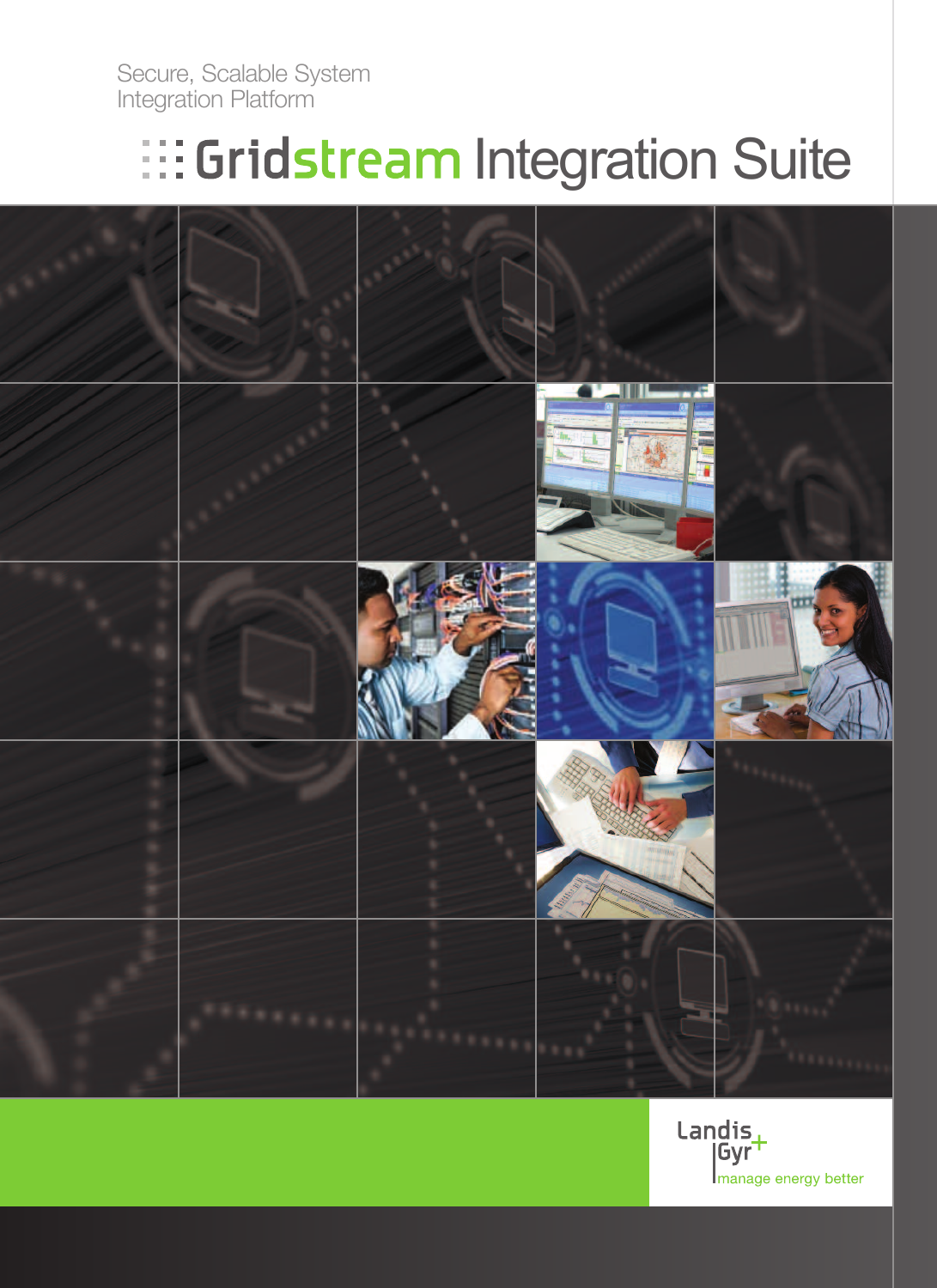### Gridstream Integration Suite

**Gridstream Integration Suite provides utilities with a proven pathway to getting maximum value from the data provided by the Gridstream advanced metering solution.**

010010 MDMS 10111001 GIS 01011101013010011010 CIS/BILLING 01011 011101011.OUTAGE MANAGEMENT SYSTEMS 0101001011010111010110 1 HAN/PEM 01011 DA/SCADA 010001101-BUSINESS INTEL/ANALYTICS 10 011101 CONSUMER PORTALS 10101001 WOMS 0110101 PREPAYMENT 110 010 ASSET MANAGEMENT 101000101 NETWORK MANAGEMENT 1101010

The smart grid offers a new level of direct customer engagement in energy efficiency and demand response programs, while equipping utilities to improve reliability and service. This potential can only be realized with an integration platform that supports on-demand, two-way communications, and unlocks new and exciting business applications.

Gridstream Integration Suite, from Landis+Gyr, is the most mature integration platform in the industry today. Part of the modular Gridstream™ software platform, Gridstream Integration Suite brings years of integration experience to the industry. It provides utilities with a collection of packaged interface adapters and advanced web service API's providing connectivity to the most heavily used information systems. These integration components deploy right "out of the box" and begin returning value immediately.

#### **True Interoperability — Standards in Action**

Gridstream Integration Suite delivers on a commitment to standards progression and true interoperability that is unmatched in this industry. Landis+Gyr is actively involved through memberships, attendance, and influential voting on various standards bodies, but also delivers proven, real-world experience of supporting hundreds of customers that utilize these standards.

**The Gridstream Integration Suite, along with the Command Center software platform, has been MultiSpeak**® **compliant with our vendor partners for over five years. In addition, Landis+Gyr has embraced a global commitment to IEC 61968 (CIM) interoperability. During the first interoperability test performed against the IEC CIM 61968-9 standards in early 2010, Landis+Gyr was the only advanced metering vendor to test the head-end software platform, utilizing the Gridstream Integration Suite, and pass the required functionality.**



Gridstream Integration Suite uses standards-based interfaces that have been tested to work right out of the box.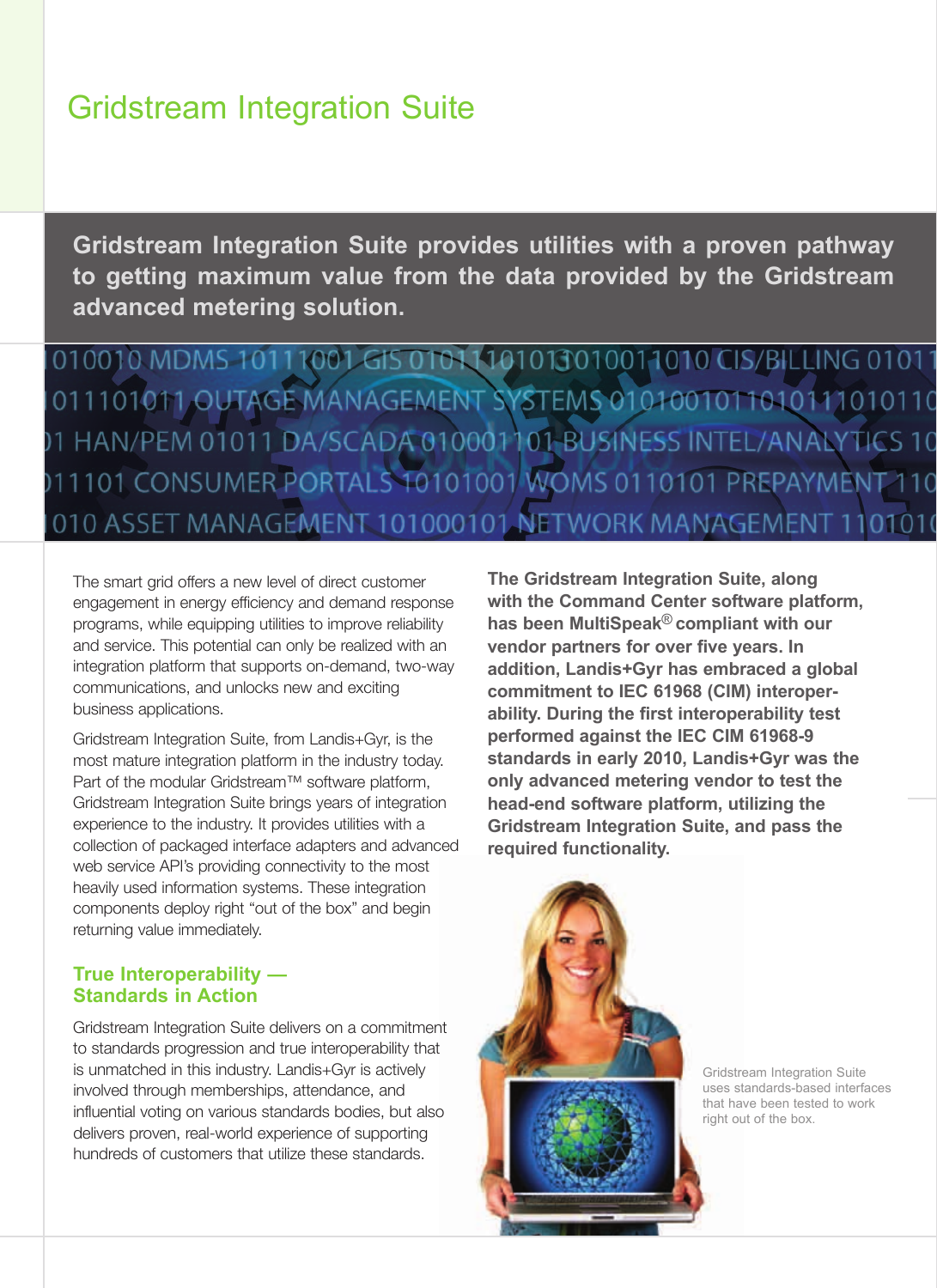Gridstream Integration Suite connects systems and resources within the utility, making everyone more efficient.



#### **Packaged Integration Solutions**

Landis+Gyr offers solutions to fit the varying information and connectivity needs of utilities. Gridstream Integration Suite includes adapters that provide immediate benefits across all areas:

- Meter Data Management Systems (MDMS)
- Customer Information Systems (CIS) and Billing
- Business Intelligence and Analytics
- Outage Management Systems
- Geographical Information Systems (GIS)
- Home Area Network (HAN)
- Network Management Module
- Prepayment
- Distribution Automation and SCADA
- Load Control
- Enhanced Security
- Consumer Presentment
- Work Order Management System (WOMS)
- Asset Management
- IP and C12.22



#### **Key Benefits Include:**

- Lowers integration costs and speeds deployment connects disparate utility systems out of the box.
- Enhances business continuity and lowers overall risk capable of supporting frequent updates to connectivity points in a sectionalized manner, minimizing system impact.
- Provides enhanced compliance and assurance of future viability — standards-based today and drives the adoption of new standards tomorrow, ensuring compliance now and in the future.
- Unequaled maturity and experience the Gridstream Integration Suite:
	- delivers nearly a decade of proven results in production deployments at hundreds of utilites.
	- drives both large and small, simple and complex deployments across a variety of utility customer types, including the largest and most complex smart grid deployments to date.
	- provides an extensive web service library, exclusive vendor interoperability testing site, online samples and test scripts.
	- offers compliant interfaces with over 50 vendor partner systems.